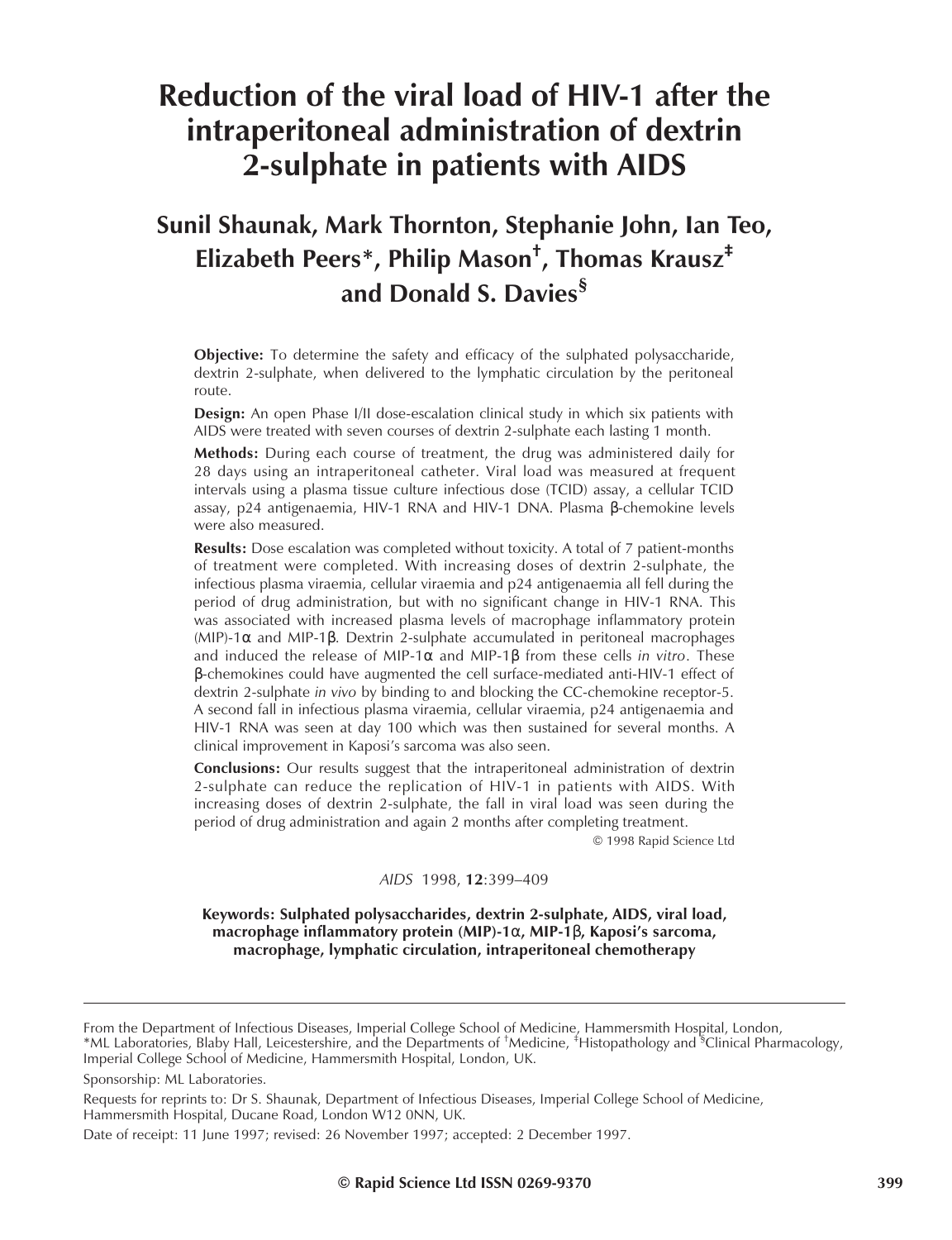## **Introduction**

Although several sulphated derivatives of dextran and dextrin have activity against HIV-1 *in vitro* [\[1–4\],](#page-9-0) clinical trials using dextran sulphate have shown considerable toxicity and no antiviral effect *in vivo* [\[5–7\].](#page-9-0) We have previously described the synthesis, chemical characterization and cell surface binding characteristics of dextrin 2-sulphate [\[3,8\],](#page-9-0) which blocks the infection of lymphocytes and macrophages by primary viral isolates of HIV-1 *in vitro* [\[4\].](#page-9-0)

We report the first clinical trial of dextrin 2-sulphate in patients with AIDS. Sulphated polysaccharides are not absorbed from the gut [\[6\]](#page-9-0) and they are unlikely to achieve an adequate therapeutic concentration in the lymphatic circulation after intravenous administration [\[7\].](#page-9-0) Because a substantial proportion of the replication of HIV-1 takes place in CD4+ T lymphocytes and macrophages in lymphoid tissue [\[9–11\],](#page-9-0) a Phase I/II study (Study in AIDS of Intraperitoneal Therapy; SAINT) was undertaken in which dextrin 2-sulphate was administered daily for 28 days via the peritoneal cavity. This study is the first clinical trial to use the peritoneal route to target an antiretroviral agent to the lymphatic circulation.

## **Methods**

## **Patients and treatment protocol**

The study was approved by the ethics committee of Hammersmith Hospitals Trust. Informed written consent was obtained from each patient. All six patients had a diagnosis of late-stage AIDS (mean ± SEM CD4 cell count,  $31 \pm 11 \times 10^6$ /l; range, <  $10-60 \times 10^6$  cells/l); two had disseminated cytomegalovirus infection and three had systemic Kaposi's sarcoma. The patients were receiving various combinations of zidovudine, zalcitabine, didanosine, ganciclovir and foscarnet. All patients continued to take the antiretrovirals prescribed by their clinicians and no new antiretrovirals were prescribed during the study period. Patient A was on zidovudine and didanosine; patient B was on zidovudine, zalcitabine and foscarnet; patient C was on zidovudine; patient D on didanosine; patient E on zidovudine; and patient F was on zidovudine and didanosine.

Tenckhoff catheters were inserted under local anaesthesia and the initial exchanges of fluid into the peritoneal space were performed using 7.5% dextrin (icodextrin, ML Laboratories, Blaby Hall, Leicestershire, UK), which acted as a carrier solution from which dextrin 2 sulphate was absorbed over 24 h. Dextrin 2-sulphate was added to the 7.5% dextrin solution (daily exchange volume of 1.5 l) in a dose-escalation study. Patients A

and B were treated with 37.5 mg daily for 5 days, 75 mg daily for 5 days, and 150 mg daily for 18 days. Patients C and D were treated with 37.5 mg daily for 2 days, 75 mg daily for 2 days, 112 mg daily for 2 days, and 150 mg daily for 22 days. Patients E and F were treated with 150 mg daily, as was patient C on retreatment. The drug was administered for 28 consecutive days.

While receiving dextrin 2-sulphate, the patients' clinical condition and haematological, haemostatic and biochemical profiles were monitored daily with less frequent monitoring after drug treatment had been completed. Haemoglobin, white cell count, differential, platelets, blood film, urea, electrolytes, liver function tests, calcium, phosphate, magnesium, plasma osmolality, complement, C-reactive protein, prothrombin time, kaolin partial thromboplastin time, thrombin time, fibrinogen, CD4 cell count and CD8 cell count were measured by the hospital's clinical diagnostic laboratories. An anti-Factor Xa assay was also used to detect heparin or heparin-like anticoagulant activity in blood. In spiking experiments, dextrin 2-sulphate prolonged the thrombin time at  $> 0.5 \mu g/ml$ .

## **Viral load**

This was measured weekly during the period of dextrin 2-sulphate administration and at least once monthly thereafter. Blood was processed within 4 h of collection using methods previously described [\[12\].](#page-9-0) HIV-seronegative, phytohaemagglutinin-activated peripheral blood mononuclear cells (PBMC) were cultured in quadruplicate with serial  $(1:4)$  dilutions of the patient's PBMC (range, 1:1 to 1:256), and with serial dilutions of the patient's plasma  $(1:1.6 \text{ to } 1:398)$ . The cultures were fed every 5 days with HIV-seronegative PBMC. Cell-free culture supernatants were harvested on days 14 and 21 for measurement of p24 antigen using an enzyme immunoassay (Coulter, Luton, Bedfordshire, UK). The Spearman–Karber formula was used to calculate the median tissue culture infective dose  $(TCID_{50})$  [\[13,14\]](#page-9-0) and viruses were phenotyped using an MT2 assay [\[15\].](#page-9-0)

Serum was separated and stored in liquid nitrogen in duplicate within 4 h of collection. HIV-1 RNA was measured using the Amplicor Monitor assay (Roche Diagnostics, Branchburg, New Jersey, USA). Serumbased measurements of HIV-1 RNA correlate very well with plasma-based measurements [\[16\].](#page-9-0) Samples were freeze-thawed once only. Each patient's samples were batch-tested on at least two separate occasions. In a given run, detection was undertaken on the same batch of microtitre plates in order to minimize variability. In reconstitution experiments, dextrin 2-sulphate (100 µg/ml) in serum did not interfere with the Amplicor Monitor assay. DNA was extracted from cells and polymerase chain reaction (PCR) was performed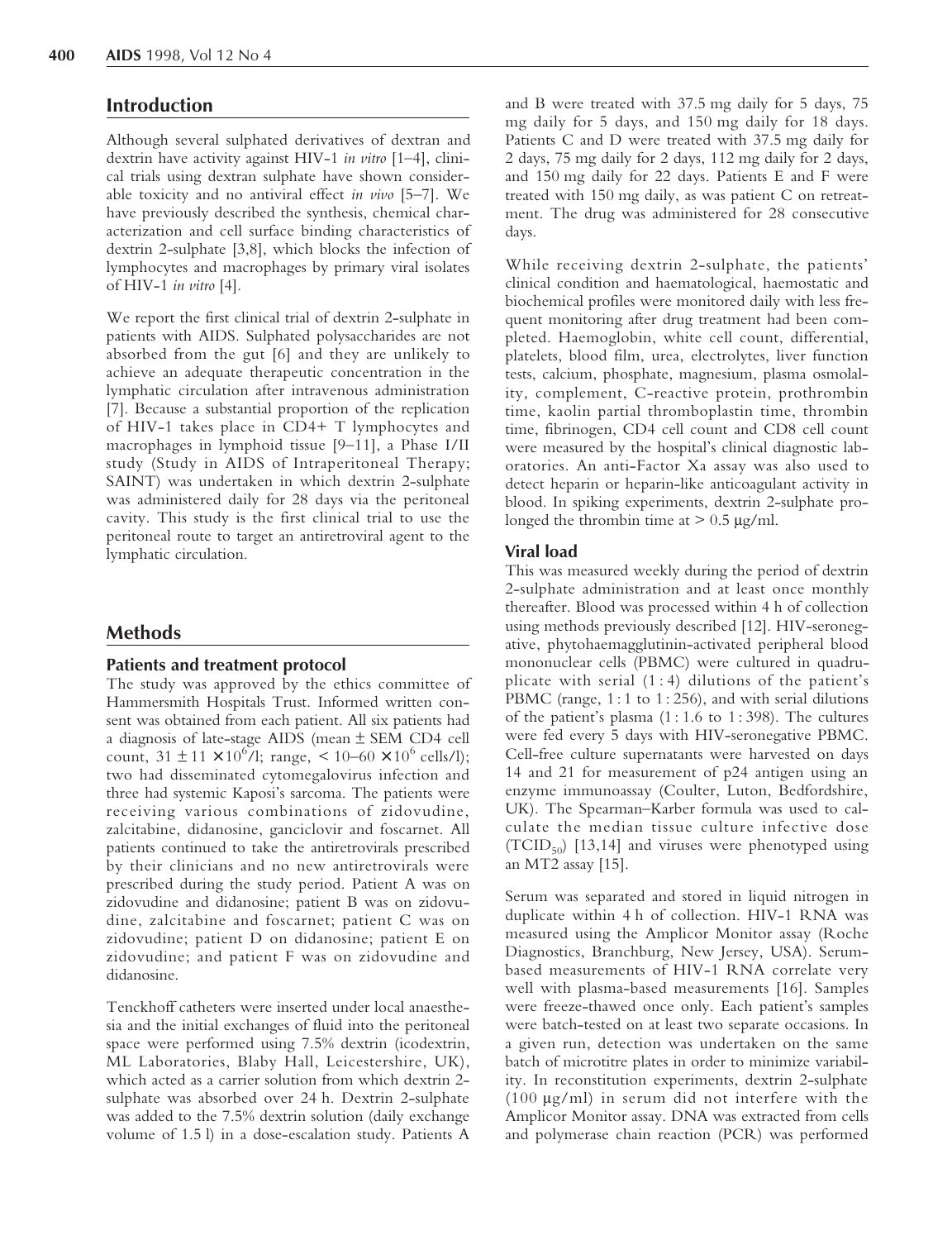on 0.5–1.0 µg DNA using primers for both *gag* and the unintegrated, circular forms of HIV-1 DNA, as previously described [\[17,18\].](#page-9-0) The limit of detection was 5 copies/µg, as determined using 8E5/LAV cells.

On a population basis, there is a large variation in the viral load (irrespective of how it is measured) in patients with similar CD4 cell counts. However, on an individual patient basis, there is much less variation for all measures of viral load. For example, the intrapatient variation in HIV-1 RNA is 1.8-fold, whereas that of cellular  $TCID_{50}$  is sixfold [\[14,19\].](#page-9-0) Duplicating the measurement of HIV-1 RNA reduces variance by 15% and sample size by 14–41% [\[20\].](#page-9-0)

Plasma p24,  $\beta$ <sub>2</sub>-microglobulin, neopterin, macrophage inflammatory protein  $(MIP)$ -1 $\alpha$ , MIP-1 $\beta$  and RANTES (regulated-upon-activation, normal T-cell expressed and secreted) were measured using assays from Coulter for p24, Pharmacia (Uppsala, Sweden) for  $\beta_2$ -microglobulin, Henning (Berlin, Germany) for neopterin, and R&D Systems (Abingdon, Oxfordshire, UK) for MIP-1 $\alpha$ , MIP-1 $\beta$  and RANTES. The limit of detection was 15 pg/ml for MIP-1 $\alpha$  and 31 pg/ml for MIP-1β. Each patient's samples were batch-tested on at least two separate occasions. Dextrin 2-sulphate (100 µg/ml) did not interfere with any of these assays.

The absorption of dextrin 2-sulphate from the peritoneal compartment was determined by measuring the concentration of the drug remaining in the peritoneal dialysate after a 24 h dwell (time for which fluid remains in the peritoneal compartment) using a limiting dilution infectivity inhibition assay (C8166 cells and HIV-1 $_{\text{IIB}}$ ) as previously described [\[3,8\].](#page-9-0)

## **Peritoneal macrophages**

The peritoneal dialysates from patients in the trial and from HIV-negative patients on continuous ambulatory peritoneal dialysis were collected after a 24 h dwell. Cytospin preparations were either fixed with alcohol and stained using Papanicolaou stain, or air-dried, fixed with methanol and stained using Giemsa stain. All slides were examined by a cytopathologist. The light microscopy findings were confirmed by immunocytochemistry using an anti-CD68 antibody (Dako, High Wycombe, Buckinghamshire, UK) to identify macrophages. Mesothelial cells were highlighted by positive staining for cytokeratin. In these preparations > 80% of the cells were macrophages.

The uptake of dextrin 2-sulphate by HIV-1-negative cells *in vitro* was determined using a biotinylated derivative of the molecule [\[21\].](#page-9-0) Cells were cultured for up to 5 days in biotin-free Dulbecco's modified Eagle's medium (Gibco, Paisley, Scotland) containing 5% fetal calf serum,  $10\%$  human serum, and  $100 \mu g/ml$  dextrin 2-sulphate containing a 1 : 10 spike of biotinylated dextrin 2-sulphate. By using a large excess of nonbiotinylated dextrin 2-sulphate, approximately 85% of the signal originating from the cell-surface binding of biotinylated dextrin 2-sulphate was eliminated. The presence of intracellular biotinylated dextrin 2-sulphate was identified by alkaline phosphatase-conjugated streptavidin and the colour developed using a fast red/napthol substrate (Sigma, Poole, Dorset, UK). The effect of dextrin 2-sulphate on the release of chemokines from peritoneal macrophages and from blood monocytes *in vitro* was investigated using single donor HIV-1-negative cells, which were cultured in the appropriate media [\[4,](#page-9-1)[22\]](#page-9-0) containing either dextrin 2-sulphate (100  $\mu$ g/ml), dextrin 2-sulphate (100  $\mu$ g/ml) in 7.5% dextrin, or 7.5% dextrin. Cell-free culture supernatants were collected at regular intervals over 72 h. Clinical grade, endotoxin-free dextrin 2-sulphate and dextrin were used for these experiments. They were performed using three different donors.

Results are given as the mean  $\pm$  SEM, and groups were compared using a two-tailed Mann–Whitney U test (Graphpad, Instat, California, USA).

## **Results**

## **Clinical outcome**

This study started in April 1995. Dextrin 2-sulphate was tolerated up to the maximum daily dose of 150 mg daily. The total dose administered was 3.4–4.3 g and the total dose absorbed was approximately 1.7–2.6 g. The concentration of dextrin 2-sulphate was  $\leq 0.5$  $\mu$ g/ml in blood and < 3  $\mu$ g/ml in urine at all times. No anti-Factor Xa activity was detected in blood at any time. Serum levels of dextrin and its metabolites during the period of treatment were 30–40% of those seen in patients on continuous ambulatory peritoneal dialysis who use dextrin as their dialysis fluid and reflected renal excretion [\[23\].](#page-10-0) The exchanges were well tolerated with no episodes of peritonitis. There was no clinical, haematological, haemostatic or biochemical evidence of toxicity. Following insertion of the catheter, analgesia was provided for 1 week using a paracetamol–codeine preparation. Several of the patients reported a clinical improvement of which one manifestation was an increase in their exercise tolerance to walking several miles daily.

#### **Viral load during dose escalation**

Four patients (A–D) were treated in this phase of the study. The time to a 10-fold reduction in the plasma  $TCID_{50}$  ranged from 25 to 100 days [\(Figs 1](#page-3-0) and [2\).](#page-4-0) This reduction in the infectious plasma viraemia was still seen at 150 days. At the time of death of patient D (day 71), plasma  $TCID_{50}$  had fallen from 6 to negative on three consecutive occasions (data not shown).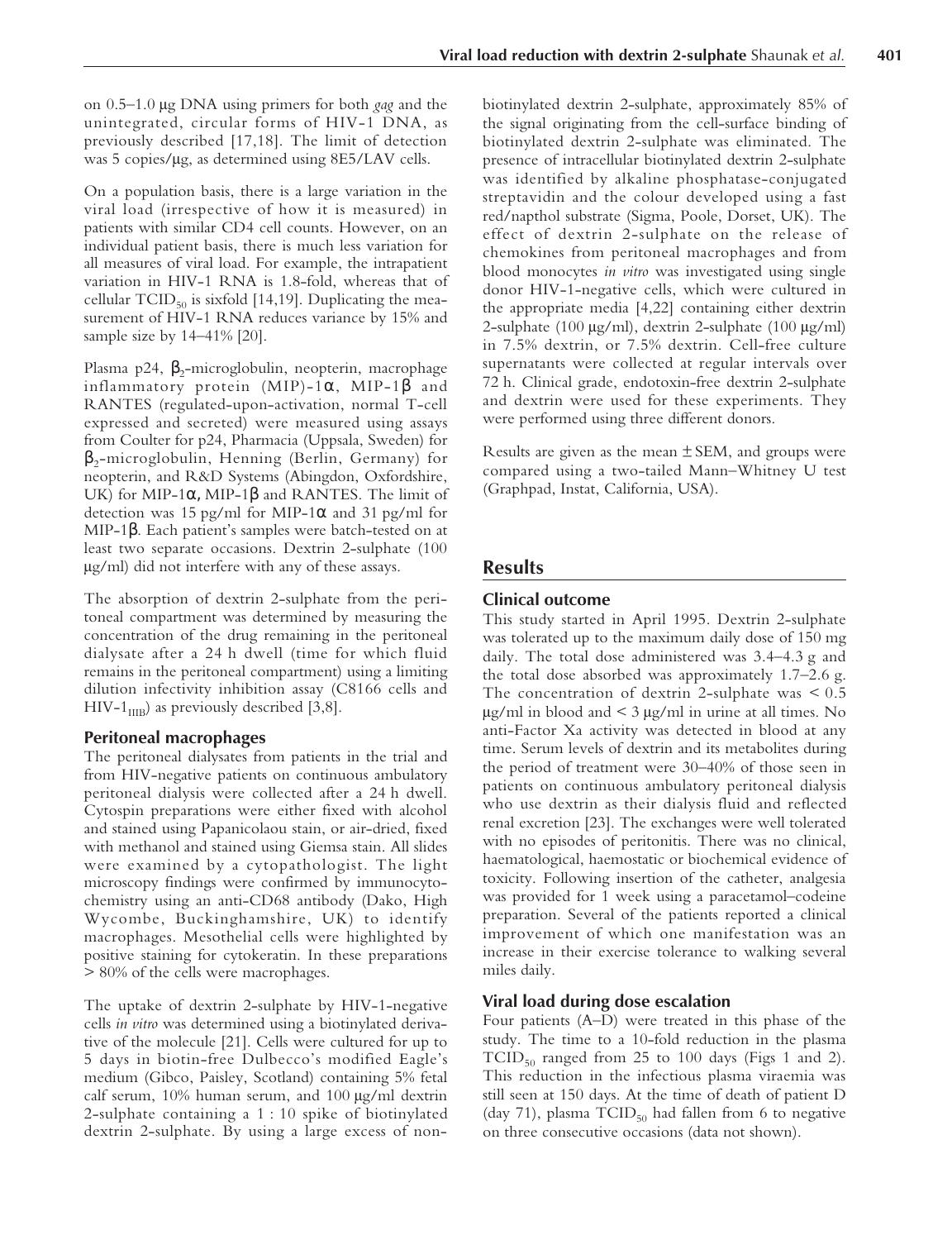<span id="page-3-0"></span>

**Fig. 1.** Viral load during and after the dose-escalation phase of the study in patients A and B. The dotted box shows the period of treatment. † Patient death.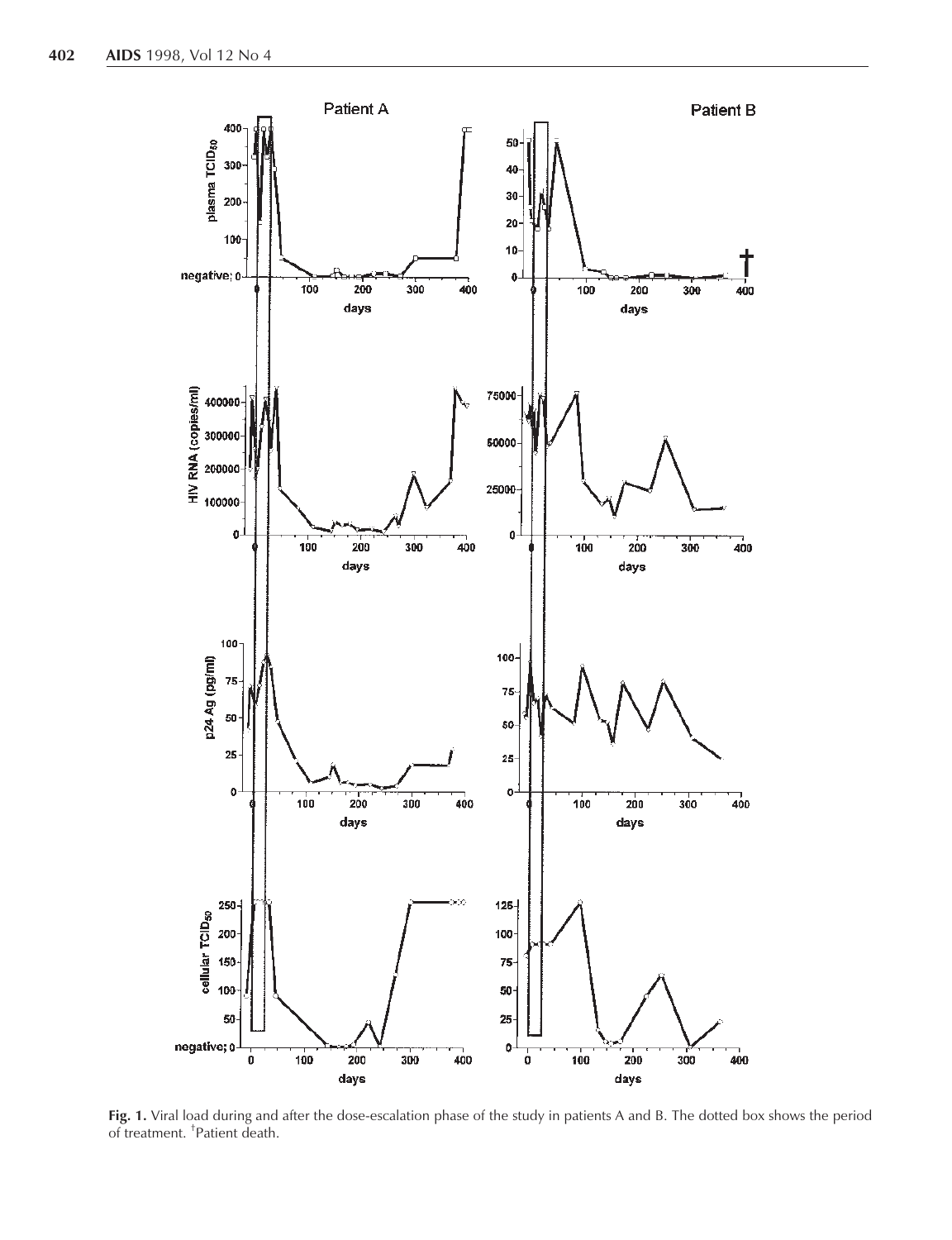<span id="page-4-0"></span>

**Fig. 2.** Viral load in patient C during and after the first and second courses of treatment. The dotted box shows the period of treatment. The second course of treatment started 216 days after the initiation of the first course of treatment.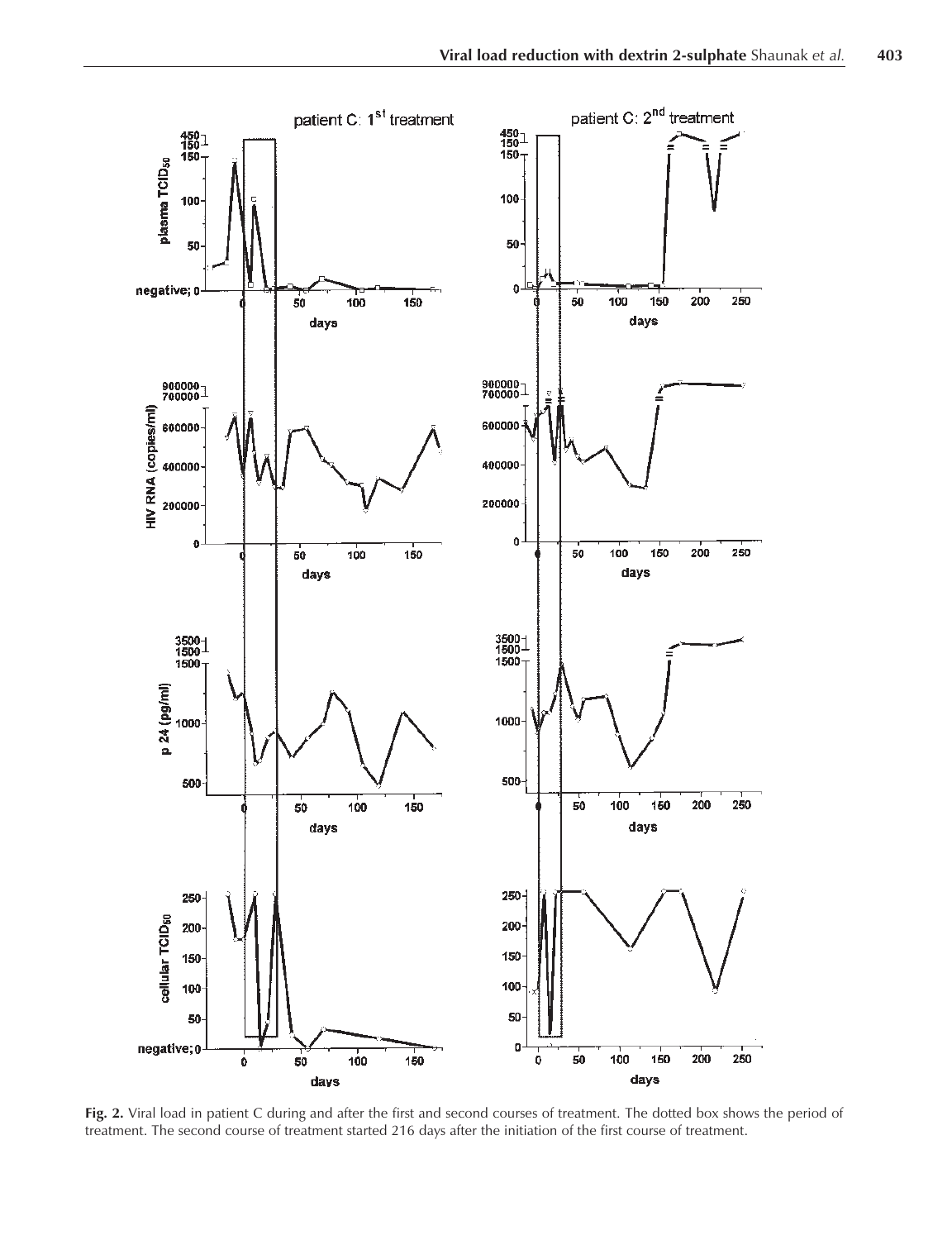| Patient          | Pretreatment                            |   | $90-150$ days                           |   |          |
|------------------|-----------------------------------------|---|-----------------------------------------|---|----------|
|                  | HIV-1 RNA<br>$(mean \pm SEM copies/ml)$ | n | HIV-1 RNA<br>$(mean \pm SEM copies/ml)$ | n |          |
| А                | $253379 \pm 38812$                      | q | $24071 \pm 5210$                        | q | < 0.0001 |
| B                | $63660 \pm 7515$                        | 8 | $14930 \pm 1933$                        |   | 0.0003   |
| E                | $1351072 \pm 282981$                    | h | $370930 \pm 102625$                     |   | 0.02     |
| C                | $61010 \pm 10072$                       | h | $73883 \pm 11444*$                      |   | 0.63     |
| First treatment  | $522425 \pm 66205$                      |   | $288636 \pm 34663$                      |   | 0.006    |
| Second treatment | $611390 \pm 55265$                      |   | $304022 \pm 41239$                      |   | 0.008    |
| D                | $568726 \pm 172776$                     |   | $254701 \pm 74261$ <sup>T</sup>         |   | 0.23     |

**Table 1.** HIV-1 RNA during the pretreatment and post-treatment period for each patient.

The sample size (n) represents the total number of timepoints pooled for the comparison. \**Mycobacterium avium-intracellulare* and cytomegalovirus were isolated from blood taken on days 60 and 150 respectively. † HIV-1 RNA from days 49 to 63. The pretreatment and post-treatment HIV-1 RNA values were compared using a two-tailed Mann–Whitney U test.

Serum HIV-1 RNA had also fallen significantly in patients A, B and C by day 100 (Table 1). A fall in plasma HIV-1 p24 was seen in patients A  $(57 \pm 9)$  to  $\leq$  10 pg/ml; *P* = 0.03) and C (1295  $\pm$  39 to 468  $\pm$  34 pg/ml;  $P = 0.001$ ) by day 100 [\(Figs 1](#page-3-0) and [2\),](#page-4-0) and in patient D (1278  $\pm$  119 to 324  $\pm$  21 pg/ml; *P* < 0.0001) by day 71. Post-mortem examination established the cause of death as *Pneumocystis carinii* pneumonia in patient D. The peritoneum showed no significant abnormality. The liver (1886 g) and spleen (244 g) were moderately enlarged. The liver sinusoids contained an increased number of macrophages with a granular cytoplasm. The lymph nodes and spleen were depleted of lymphoid follicles and showed non-specific reactive changes.

#### **Viral load at maximum dose**

Three patients (second treatment of patients C, E and F) were treated with dextrin 2-sulphate at 150 mg daily for 28 days. The results suggest a biphasic reduction in viral load. The plasma and cellular cultures became negative during the period of administration of dextrin 2-sulphate [\(Figs 2](#page-4-0) and [3\).](#page-6-0) Infectious plasma viraemia rose when treatment was stopped, only to fall again by day 100. The long-term follow-up of patient E was complicated by disseminated *Mycobacterium aviumintracellulare* (MAI) infection at day 160 and that of patient F by disseminated MAI infection and cytomegalovirus at days 60 and 150, respectively. Both opportunistic infections are known to cause a substantial increase in HIV-1 replication [\[24,25\]](#page-10-0). HIV-1 RNA fell significantly in patients C and E by day 100 (Table 1). Following the retreatment of patient C, his plasma p24 fell again from  $1003 \pm 60$  to  $604 \pm 43$  pg/ml (*P* = 0.004; [Fig. 2\)](#page-4-0) by day 100. Plasma p24 was not detectable in the plasma of patients E or F even after immune complex dissociation.

Changes in the viral load were also seen using the cellular  $TCID_{50}$  assay. Table 1 summarizes the pretreatment and post-treatment (90–150 days) HIV-1 RNA. A statistically significant fall in HIV-1 RNA was seen after 100 days in six of the seven treatments undertaken. There was no significant change in the percentage or absolute CD4/CD8 lymphocyte count (data not shown), plasma  $\beta_2$ -microglobulin [pretreatment,  $5.36 \pm 0.35$  mg/l (n = 8), versus treatment,  $5.22$  $\pm$  0.25 mg/l (n = 12); *P* = 0.75] or plasma neopterin [pretreatment,  $31 \pm 6$  mg/l (n = 17), versus treatment,  $42 \pm 7$  mg/l (n = 28);  $P = 0.11$ ].

The viral isolates from the PBMC and plasma of patients A, B and F had a syncytium-inducing (SI) phenotype, whilst those from patients C, D and E had a non-SI (NSI) phenotype. The circulating viral phenotype had not changed 6 months after treatment with dextrin 2-sulphate. When peritoneal macrophages from the patients were cultured *in vitro* for 28 days, p24 was not detected [\[22\].](#page-9-0) When peritoneal macrophages were cocultured with HIV-negative PBMC or with monocyte-derived macrophages (MDM), only NSI viruses were isolated. The pretreatment HIV-1 DNA proviral load in peritoneal macrophages from these patients was  $<$  300 copies/10<sup>6</sup> cells [\[17,18\].](#page-9-0)

#### **Kaposi's sarcoma**

Three patients (A, C and E) had extensive Kaposi's sarcoma. All showed clinical evidence of improvement despite receiving no other concurrent therapy specific for Kaposi's sarcoma. This improvement was gradual; it was not like the rapid clinical response seen after doxorubicin, bleomycin or vincristine therapy. The nodular lesions became flatter and developed a brown/tan halo. Tumour-associated oedema decreased and ulcerated lesions started to heal with the formation of a hard, white plaque-like surface. All these changes were compatible with a response to treatment of Kaposi's sarcoma as described by the AIDS Clinical Trials Group Oncology Committee [\[26\].](#page-10-0)

## **Uptake of dextrin 2-sulphate by peritoneal macrophages**

Peritoneal macrophages from the trial patients were collected after each 24 h peritoneal dialysate dwell and examined. Three days after starting treatment with dextrin 2-sulphate, striking coarse granularity of the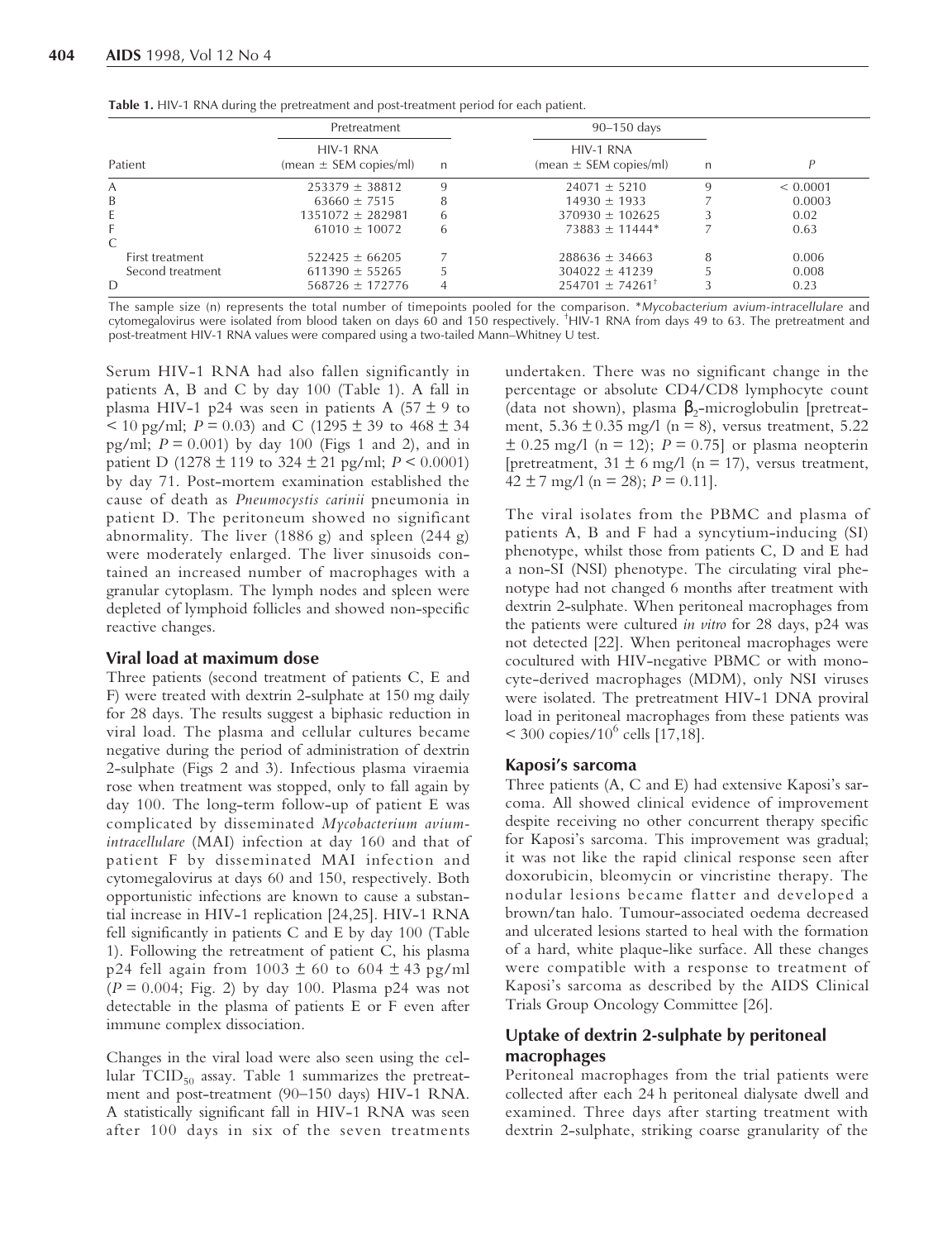<span id="page-6-0"></span>![](_page_6_Figure_1.jpeg)

**Fig. 3.** Viral load during and after maximum dose treatment in patients E and F. Plasma p24 was not detectable in either patient, even after immune complex dissociation. The dotted box shows the period of treatment. MAI, Disseminated *Mycobacterium avium-intracellulare* infection; CMV, disseminated cytomegalovirus infection.

cytoplasm of peritoneal macrophages and mesothelial cells was seen [\(Fig. 4a\).](#page-7-0) Cytoplasmic granules were not seen in neutrophils, lymphocytes or erythrocytes. These peritoneal macrophages were successfully maintained in culture *in vitro* for up to 4 months. Treatment with dextrin during the first few days of the trial did not result in the accumulation of granules in any cell

type. No abnormal features were seen in the PBMC of any patient at any time.

Plasma levels of MIP-1 $\alpha$  rose significantly during the period of drug administration [pretreatment,  $37 \pm 6$ pg/ml (n = 15), versus treatment,  $144 \pm 33$  pg/ml (n = 24); *P* = 0.04], as did those of MIP-1β [pretreatment,  $71 \pm 12$  pg/ml (n = 25), versus treatment,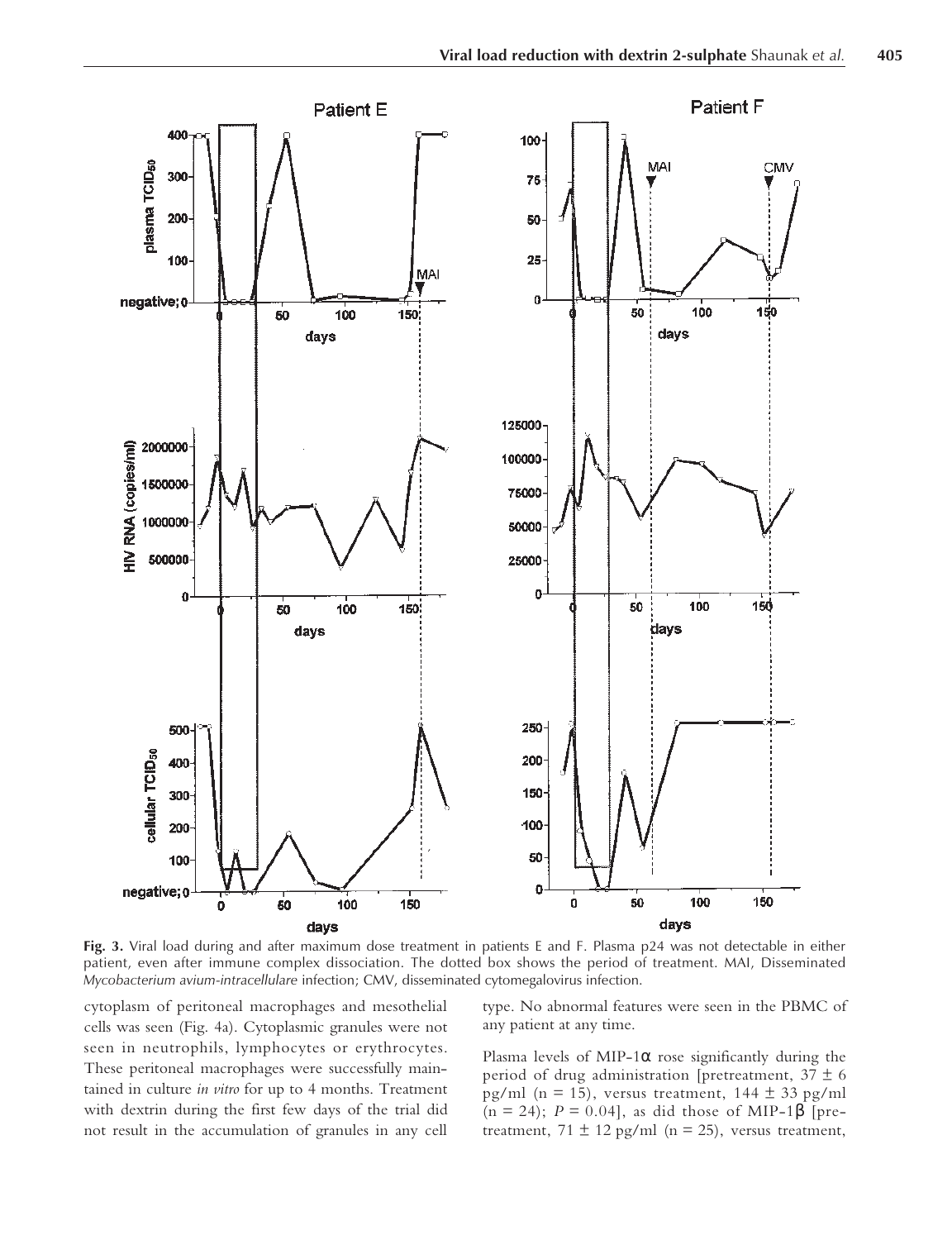<span id="page-7-0"></span>![](_page_7_Picture_1.jpeg)

**Fig. 4.** (a) Cytospin preparation of the peritoneal dialysate after 4 days treatment with dextrin 2-sulphate. Striking cytoplasmic granularity of peritoneal macrophages (PM) and mesothelial cells (Me) is seen. Cytoplasmic granules are not seen in lymphocytes, neutrophils or erythrocytes (Giemsa stain, magnification  $\times$  250). (b) The red-staining reaction in the cytoplasm of peritoneal macrophages (PM) and mesothelial cells (Me) indicates uptake of the biotinylated derivative of dextrin 2-sulphate. There is no positive staining in lymphocytes, neutrophils or erythrocytes (magnification  $\times$  250). (c) As a control, slides were processed as for (b) after the cells had been incubated with non-biotinylated dextrin 2-sulphate (magnification  $\times$  250).

116  $\pm$  18 pg/ml (n = 34); *P* = 0.02]. By the time of the second fall in viral load (i.e., days 90–150), plasma levels of MIP-1 $\alpha$  had fallen to 51  $\pm$  12 pg/ml (n = 19) and plasma levels of MIP-1β had fallen to 70  $\pm$  12 pg/ml (n = 30). Plasma levels of RANTES were between 30 and 50 ng/ml at all times (data not shown) and almost certainly reflected the rapid release of this chemokine from platelets after venipuncture [\[27\].](#page-10-0)

## **Release of MIP-1**α **and MIP-1**β **by peritoneal macrophages**

In further *in vitro* immunohistochemical studies, a biotinylated derivative of dextrin 2-sulphate was used to demonstrate that the cytoplasmic granules seen in peritoneal macrophages and mesothelial cells *in vivo* represented the accumulation of dextrin 2-sulphate (Fig. 4b, c). No staining for biotinylated dextrin 2 sulphate was seen *in vitro* in HIV-1-negative neutrophils, lymphocytes, freshly isolated monocytes, cultured monocytes or MDM. Cell-free culture supernatants from HIV-1-negative peritoneal macrophages showed a large increase in MIP-1 $\alpha$  and MIP-1 $\beta$  when cultured with dextrin 2-sulphate (100 µg/ml), or dextrin 2sulphate dissolved in dextrin, but not when cultured with 7.5% dextrin [\(Fig. 5\).](#page-8-0) No significant change in MIP-1 $\alpha$ or MIP-1 $\beta$  was seen when the same experiments were performed using either PBMC or blood monocytes.

## **Discussion**

Our results suggest that short-term intraperitoneal administration of dextrin 2-sulphate can result in a significant and sustained fall in the viral load in patients with AIDS. The fall in viral load seems to be biphasic. During the 28-day period of drug administration, the titre of infectious virus (as measured using virus culture assays) in plasma and PBMC decreased with incremental increases in the dose of dextrin 2-sulphate administered. Given the limits set at the start of the study for measuring the titre of infectious virus, it is possible that the fall was larger than that shown. It was associated with a fall in plasma p24 antigenaemia. The change in these three viral markers was not associated with a significant change in either serum HIV-1 RNA or PBMC HIV-1 DNA (data not shown) during the period of administration of dextrin 2-sulphate. The reason for this discordance between virus measured by culture and p24 antigenaemia, with virus measured by PCR amplification for HIV-1 DNA and HIV-1 RNA remains to be established. It may relate to either the total dose of drug that needs to be administered over a given period of time or the frequency with which the drug should be administered. It is also possible that, by analogy with the clinical trials of interleukin-2, immunotherapy can produce a clinical benefit which is not reflected by measuring HIV-1 RNA or HIV-1 DNA [\[28\].](#page-10-0)

We have previously shown that dextrin 2-sulphate blocks HIV-1 infection *in vitro* [\[3,4\]](#page-9-0). It also binds to a cell surface protein that is expressed on T-cell lines and on activated PBMC [\[3,8](#page-9-0)[,29,30\]](#page-10-0). Dextrin 2-sulphate does not bind to the β-chemokines (RANTES, MIP-1α or MIP-1β [\[21\]\)](#page-9-0), does not stimulate the release of MIP-1 $\alpha$  or MIP-1 $\beta$  from blood monocytes, and does not induce the chemotaxis of blood monocytes (unpublished observations using HIV-negative blood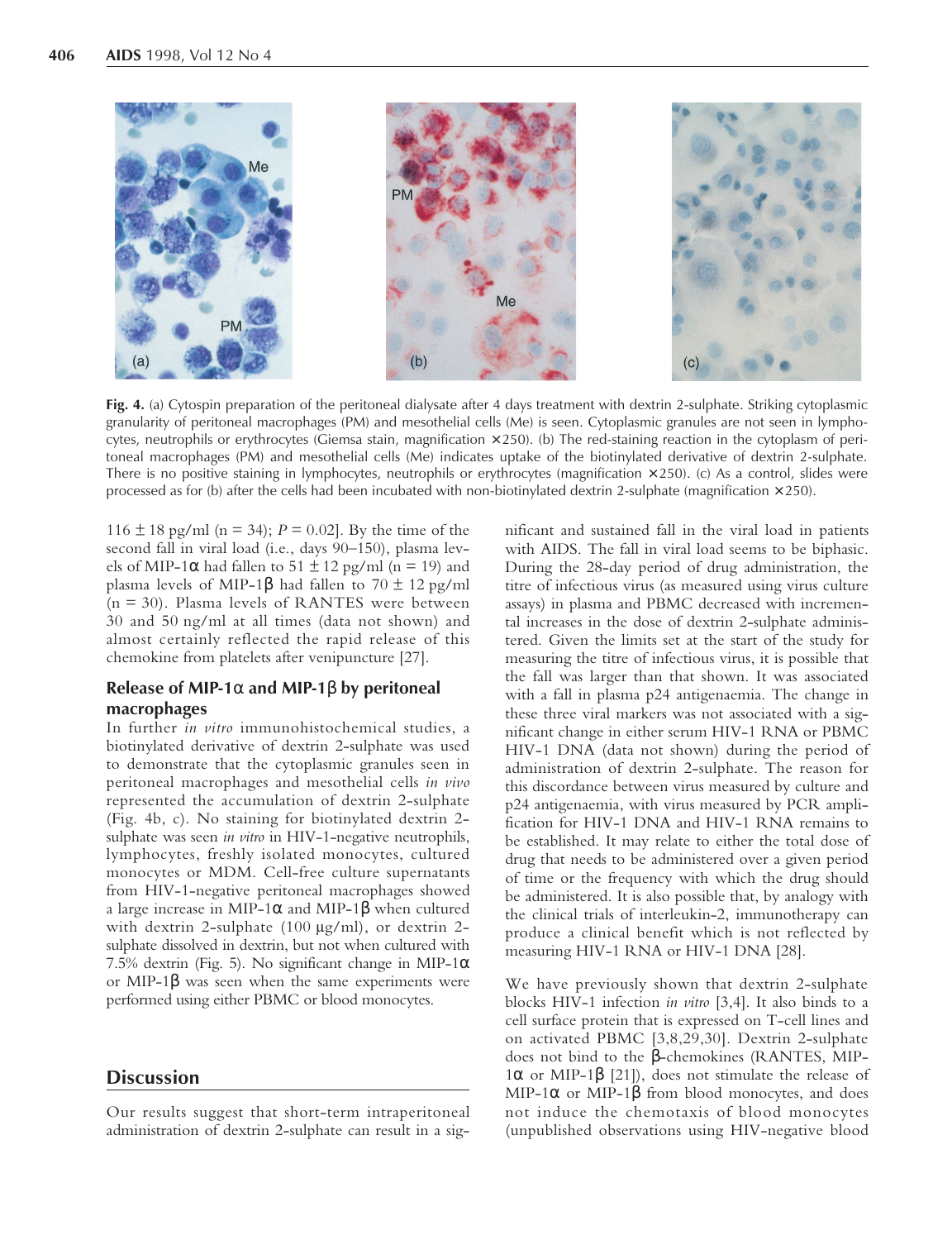![](_page_8_Figure_1.jpeg)

**Fig. 5.** (a) Macrophage inflammatory protein (MIP)-1α in cell-free culture supernatants. HIV-1-negative human peritoneal macrophages were cultured with either dextrin 2-sulphate at 100  $\mu$ g/ml (□) or 7.5% dextrin ( $\Delta$ ; n = 4; *P* < 0.0001). HIV-1-negative human blood monocytes were cultured with either dextrin 2-sulphate at 100  $\mu$ g/ml ( $\blacksquare$ ) or 7.5% dextrin (**Δ**; n = 4; *P* = 0.44). (b) MIP-1β in cell-free culture supernatants. HIV-1-negative human peritoneal macrophages were cultured with either dextrin 2-sulphate at 100  $\mu$ g/ml () or 7.5% dextrin ( $\nabla$ ; n = 4;  $P < 0.0001$ ). HIV-1-negative human blood monocytes were cultured with either dextrin 2-sulphate at 100  $\mu$ g/ml ( $\bullet$ ) or 7.5% dextrin ( $\nabla$ ; n = 4; P = 0.16). The re=sults are representative of experiments performed using three different donors.

monocytes and a Boyden chamber). It blocks the entry of low passage, SI and NSI primary viral isolates of HIV-1 in both activated PBMC and MDM with a 90% inhibitory concentration of 69 µg/ml (geometric mean) [\[4\].](#page-9-0) We had therefore expected to see a fall in the

patients' viral load during the period of treatment, and this was detected using virus culture assays for plasma and PBMC, as well as p24 antigenaemia. Our *in vivo* observations seem to confirm the hypothesis that blocking viral entry into cells (by dextrin 2-sulphate itself and following the release of MIP-1 $\alpha$  and MIP-1β) can reduce the infectious viral load significantly, provided the drug is delivered in sufficient concentration to the lymphoid tissue reservoir in which a substantial proportion of viral replication takes place.

Plasma levels of MIP-1 $\alpha$  and MIP-1 $\beta$  increased during the period of drug administration. These *in vivo* observations could be explained by the accumulation of dextrin 2-sulphate in peritoneal (i.e., tissue) macrophages, which then induced the release of MIP-1α and MIP-1β from these cells. Given that only NSI viruses were isolated from the peritoneal macrophages of our patients (even when SI viruses were circulating simultaneously in the peripheral blood), these chemokines would have blocked the entry of NSI viruses into CD4+ T lymphocytes and macrophages by binding to the CC-chemokine receptor 5 (CCR-5) [\[31–35\].](#page-10-0) Local concentrations of MIP-1 $\alpha$  and MIP-1 $\beta$  would have been much higher in the microenvironment of tissue macrophages in lymphoid tissues than were measured in the peripheral circulation [\[36\].](#page-10-0)

Verani *et al.* [\[35\]](#page-10-0) recently showed that human MDM can be induced to release β-chemokines by lipopolysaccharide *in vitro*, and that these chemokines block the infection of human MDM by primary NSI viruses. As most of the peritoneal macrophages from our patients were not infected (pretreatment HIV-1 DNA  $\leq 300$  copies/10<sup>6</sup> cells), it is possible that tissue macrophages have a dual role. Whereas some cells act as a reservoir for the virus [\[18\],](#page-9-0) the majority of uninfected tissue macrophages can be stimulated to release β-chemokines, which then block new rounds of viral infection in their local microenvironment.

The second and more sustained fall in viral load was seen between 90 and 150 days using all five measures of viral load. The fall in the plasma  $\text{TCID}_{50}$  was often sustained for even longer. The mechanism underlying this unexpected and late fall in viral load may relate to the accumulation of dextrin 2-sulphate in peritoneal macrophages and is currently under investigation.

The clinical improvement in Kaposi's sarcoma was gradual and was sustained until the viral load returned to pretreatment levels. Two sulphated polysaccharidepeptidoglycan compounds have previously been shown to inhibit angiogenesis *in vitro* using cells derived from Kaposi's sarcoma lesions [\[37,38\].](#page-10-0) However, no clinical benefit was seen when these compounds were administered to patients. The highly vascular nature of Kaposi's sarcoma has led to the suggestion that this lesion devel-

<span id="page-8-0"></span> $(a)$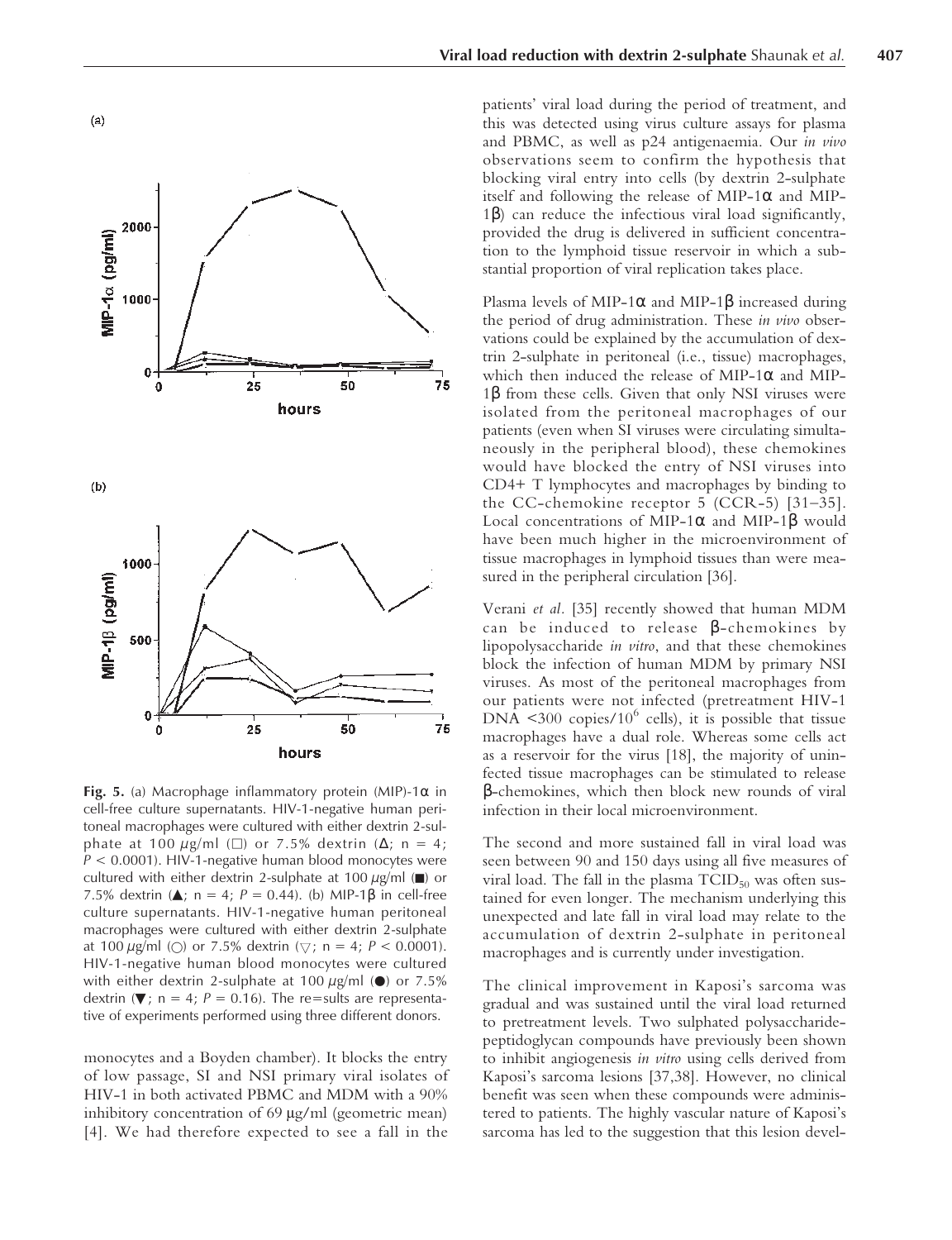<span id="page-9-1"></span><span id="page-9-0"></span>ops from aberrant lymphaticovenous connections, which in early macular lesions are lined by cells that are phenotypically similar to lymphatic endothelium [\[39–41\].](#page-10-0) Spindle cells, which are typical of Kaposi's sarcoma, express several endothelial cell markers [\[42\].](#page-10-0) It is therefore possible that these compounds will only be clinically effective if they are delivered in sufficient concentration to the lymphatic circulation, and if they accumulate within cells that have the phenotypic characteristics of endothelial cells. Dextrin 2-sulphate accumulates in tissue macrophages and mesothelial cells *in vivo*, and we have preliminary evidence that it also accumulates in human umbilical vein endothelial cells *in vitro* (unpublished observations).

Our results suggest that the intraperitoneal administration of dextrin 2-sulphate in patients with AIDS may reduce the viral load of HIV-1. Three different mechanisms may operate: (i) binding of the drug to a cell surface protein on lymphocytes and MDM to block viral entry, (ii) inducing the release of MIP-1 $\alpha$ and MIP-1 $\beta$  from tissue macrophages, which then block viral entry into CD4+ T lymphocytes and macrophages by binding to CCR-5, and (iii) an intracellular mechanism in tissue macrophages. Increasing the length of treatment may result in a significant and sustained fall in viral load without the need for continuous treatment. A multicentre study to answer this question is now in progress using a subcutaneous peritoneal 'portacath' and a simpler treatment protocol.

## **Acknowledgements**

The authors are grateful to the patients for participating in the trial and to the Medical Research Council AIDS reagent programme for the supply of some reagents. M. Laffan performed the detailed monitoring of blood coagulation. L. Barkley, C. Davis, C. Javan, S. Steel and P. Watts provided valuable additional technical help with the virus culture assays. S. Al-Sarraj performed the post-mortem, and K. Watson and R. Edwards made the biotinylated dextrin 2-sulphate. S. Van Noorden and W. Batchelor helped with the immunocytochemical studies. This study was funded by ML Laboratories PLC and included payment to some staff for substantial weekend duties. D.S. Davies is a non-Executive Director and a shareholder of ML Laboratories PLC.

#### **References**

**240**:646–649.

- 2. McClure MO, Moore JP, Blanc DF, *et al.*: **Investigations into the mechanism by which sulfated polysaccharides inhibit HIV infection** *in vitro***.** *AIDS Res Hum Retroviruses* 1992, **8**:19–26.
- Shaunak S, Gooderham NJ, Edwards RJ, et al.: **Infection by HIV-1 blocked by binding of dextrin 2-sulphate to the cell surface of activated human peripheral blood mononuclear cells and cultured T-cells.** *Br J Pharmacol* 1994, **113**:151–158.
- 4. Javan CM, Gooderham NJ, Edwards RJ, Davies DS, Shaunak S: **The anti-HIV-1 activity of sulphated derivatives of dextrin against primary viral isolates of HIV-1 in lymphocytes and monocyte-derived macrophages.** *AIDS Res Hum Retroviruses* 1997, **13**:875–880.
- 5. Abrams DI, Kuno S, Wong R, *et al.*: **Oral dextran sulfate (UA001) in the treatment of the acquired immunodeficiency syndrome (AIDS) and AIDS-related complex.** *Ann Intern Med* 1989, **110**:183–188.
- 6. Lorentsen KJ, Hendrix CW, Collins JM, *et al.*: **Dextran sulfate is poorly absorbed after oral administration.** *Ann Intern Med* 1989, **111**:561–566.
- 7. Flexner C, Barditch-Crovo PA, Kornhauser DM, *et al.*: **Pharmacokinetics, toxicity, and activity of intravenous dextran sulfate in human immunodeficiency virus infection.** *Antimicrob Agents Chemother* 1991, **35**:2544–2550.
- 8. Shaunak S: *Cell Surface Receptors for HIV [PhD Thesis].* London: University of London; 1993.
- 9. Pantaleo G, Graziosi C, Butini L, *et al.*: **Lymphoid organs function as major reservoirs for human immunodeficiency virus.** *Proc Natl Acad Sci USA* 1991, **88**:9838–9842.
- 10. Embretson J, Zupancic M, Ribas JL, *et al.*: **Massive covert infection of helper T lymphocytes and macrophages by HIV during the incubation period of AIDS.** *Nature* 1993, **362**:359–362.
- 11. Pantaleo G, Graziosi C, Demarest JF, *et al.*: **HIV infection is active and progressive in lymphoid tissue during the clinically latent stage of disease.** *Nature* 1993, **362**:355–358.
- 12. Hollinger FB, Bremer JW, Myers LE, Gold JW, McQuay L: **Standardization of sensitive human immunodeficiency virus coculture procedures and establishment of a multicenter quality assurance program for the AIDS Clinical Trials Group.** *J Clin Microbiol* 1992, **30**:1787–1794.
- 13. Japour AJ, Mayers DL, Johnson VA, *et al.*: **Standardized peripheral blood mononuclear cell culture assay for determination of drug susceptibilities of clinical human immunodeficiency virus type 1 isolates.** *Antimicrob Agents Chemother* 1993, **37**:1095–1101.
- 14. Fiscus SA, DeGruttola V, Gupta P, *et al.*: **Human immunodeficiency virus type 1 quantitative cell microculture as a measure of antiviral efficacy in a multicenter clinical trial.** *J Infect Dis* 1995, **171**:305–311.
- 15. De-Wolf F, Hogervorst E, Goudsmit J, *et al.*: **Syncytium-inducing and non-syncytium-inducing capacity of human immunodeficiency virus type 1 subtypes other than B: phenotypic and genotypic characteristics.** *AIDS Res Hum Retroviruses* 1994, **10**:1387–1400.
- 16. Rodriguez RJ, Dayhoff DE, Chang G, *et al.*: **Comparison of serum and plasma viral RNA measurements in primary and chronic human immunodeficiency virus type 1 infection.** *J Acquir Immune Defic Syndr Hum Retrovirol* 1997, **15**:49–53.
- 17. Shaunak S, Albright RE, Klotman ME, Henry SC, Bartlett JA, Hamilton JD: **Amplification of HIV-1 provirus from cerebrospinal fluid and its correlation with neurologic disease.** *J Infect Dis* 1990, **161**:1068–1072.
- 18. Teo I, Veryard C, Barnes H, *et al.*: **Circular forms of unintegrated HIV-1 DNA and high levels of viral protein expression: association with dementia and multinucleated giant cells in the brains of patients with AIDS.** *J Virol* 1997, **71**:2928–2933.
- 19. Paxton WB, Coombs RW, McElrath MJ, *et al.*: **Longitudinal analysis of quantitative virologic measures in HIV-infected subjects: implications for applying measurements to individual patients.** *J Infect Dis* 1997, **175**:247–254.
- 20. Raboud JM, Montaner JSG, Rae S, Conway B, Singer J, Schechter MT: **Issues in the design of trials of therapies for subjects with HIV infection that use plasma RNA level as an outcome.** *J Infect Dis* 1997, **175**:576–582.
- 21. Watson K: *Characterisation of the Dextrin 2-Sulphate Cell Surface Binding Component [PhD Thesis].* London: University of London; 1997.
- 22. Javan C: *Sulphated Dextrins and Primary Viral Isolates of HIV-1 [PhD Thesis].* London: University of London; 1997.

<sup>1.</sup> Mitsuya H, Looney DJ, Kuno S, Ueno R, Wong-Staal F, Broder S: **Dextran sulphate suppression of viruses in the HIV family: inhibition of virion binding to CD4+ cells.** *Science* 1988,